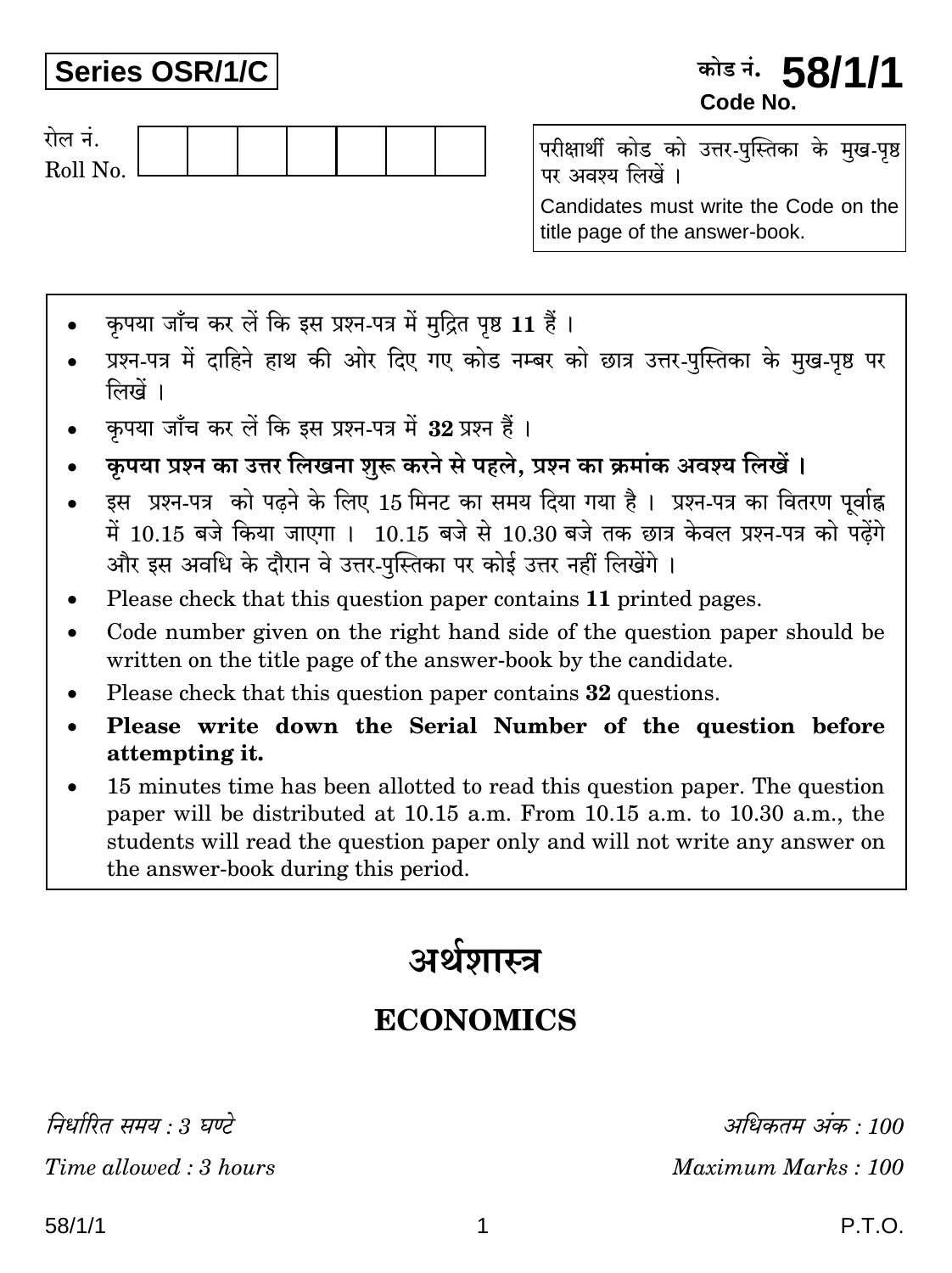#### सामान्य निर्देश:

- दोनों खण्डों के **सभी** प्रश्न अनिवार्य हैं ।  $(i)$
- प्रत्येक प्रश्न के निर्धारित अंक उसके सामने दिए गए हैं ।  $(ii)$
- प्रश्न संख्या 1 5 तथा 17 21 अति लघूत्तरात्मक प्रश्न हैं. जिनमें प्रत्येक का 1 अंक है ।  $(iii)$ इनका प्रत्येक का उत्तर **एक वाक्य** में ही अपेक्षित है ।
- प्रश्न संख्या 6 10 और 22 26 लघुत्तरात्मक प्रश्न हैं, जिनमें प्रत्येक के 3 अंक हैं ।  $(iv)$ प्रत्येक का उत्तर सामान्यतः 60 शब्दों से अधिक नहीं होना चाहिए ।
- प्रश्न संख्या 11 13 और 27 29 भी लघुत्तरात्मक प्रश्न हैं, जिनमें प्रत्येक के 4 अंक हैं ।  $(v)$ प्रत्येक का उत्तर सामान्यतः 70 शब्दों से अधिक नहीं होना चाहिए ।
- प्रश्न संख्या 14 16 और 30 32 व्याख्यात्मक उत्तर वाले प्रश्न हैं. जिनमें प्रत्येक के  $(vi)$ 6 अंक हैं । प्रत्येक का उत्तर सामान्यतः 100 शब्दों से अधिक नहीं होना चाहिए ।
- तारांकित (\*) प्रश्न मुल्याधारित प्रश्न हैं ।  $(vii)$
- (viii) उत्तर संक्षिप्त तथा तथ्यात्मक होने चाहिए तथा यथासंभव ऊपर दी गई सीमा के अंतर्गत ही तिए जाने चाहिए ।

#### **General Instructions:**

- $(i)$ All questions in both the sections are compulsory.
- $(ii)$ Marks for questions are indicated against each.
- $(iii)$ Questions No.  $1 - 5$  and  $17 - 21$  are very short-answer questions carrying 1 mark each. They are required to be answered in **one sentence** each.
- Questions No.  $6 10$  and  $22 26$  are short-answer questions carrying  $(iv)$ 3 marks each. Answers to them should normally not exceed 60 words each.
- $(v)$ Questions No. 11 – 13 and 27 – 29 are also short-answer questions carrying 4 marks each. Answers to them should normally not exceed 70 words each.
- Questions No.  $14 16$  and  $30 32$  are long-answer questions  $(vi)$ carrying 6 marks each. Answers to them should normally not exceed 100 words each.
- Questions marked star  $(*)$  are value-based questions.  $(vii)$
- (viii) Answers should be brief and to the point and the above word limits should be adhered to as far as possible.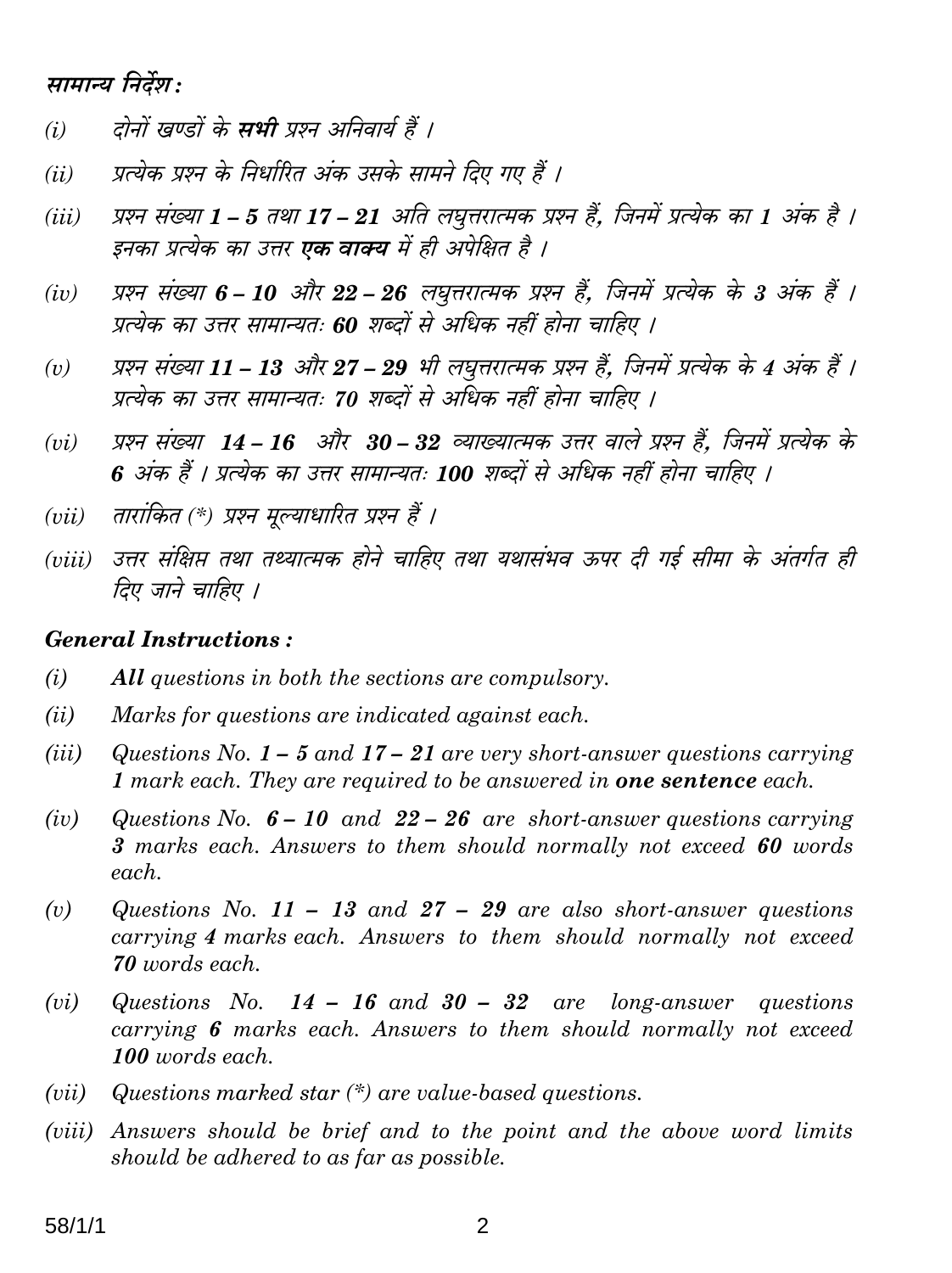#### खण्ड अ

### **SECTION A**

| $*1.$ | उत्पादन क्षमता के संदर्भ में शिक्षा के विस्तार से प्राप्त आर्थिक मूल्य का नाम बताइए ।                                       | $\boldsymbol{\mathit{1}}$ |
|-------|-----------------------------------------------------------------------------------------------------------------------------|---------------------------|
|       | Name the economic value achieved through the spread of education in<br>the context of production potential.                 |                           |
| 2.    | उपयोगिता का अर्थ बताइए ।<br>Give the meaning of utility.                                                                    | $\boldsymbol{\mathit{1}}$ |
| 3.    | अन्तर्निहित लागतों के दो उदाहरण दीजिए ।<br>Give two examples of implicit costs.                                             | $\it 1$                   |
| 4.    | वस्तु की पूर्ति को कीमत बेलोचदार कब कहा जाता है ?<br>When is supply of a good said to be price inelastic?                   | $\boldsymbol{\mathit{1}}$ |
| 5.    | उत्पादन बढ़ने पर औसत स्थिर लागत क्यों घटती है ?<br>Why does average fixed cost fall with increase in output?                | $\it 1$                   |
| 6.    | 'क्या उत्पादन करें' की समस्या क्यों उत्पन्न होती है ? समझाइए ।<br>Why does the problem of 'what to produce' arise? Explain. | 3                         |
| 7.    | $A$ और $B$ प्रतिस्थापन वस्तुएँ हैं । $A$ की कीमत में वृद्धि के $B$ की माँग पर प्रभाव की<br>व्याख्या कीजिए ।                 | 3                         |
|       | अथवा                                                                                                                        |                           |
|       | माँग में "वृद्धि" के किन्हीं दो कारणों की व्याख्या कीजिए।                                                                   |                           |
|       | A and B are substitute goods. Explain the effect of rise in price of A on<br>the demand for B.                              |                           |
|       | <b>OR</b>                                                                                                                   |                           |
|       |                                                                                                                             |                           |

Explain any two causes of "increase" in demand.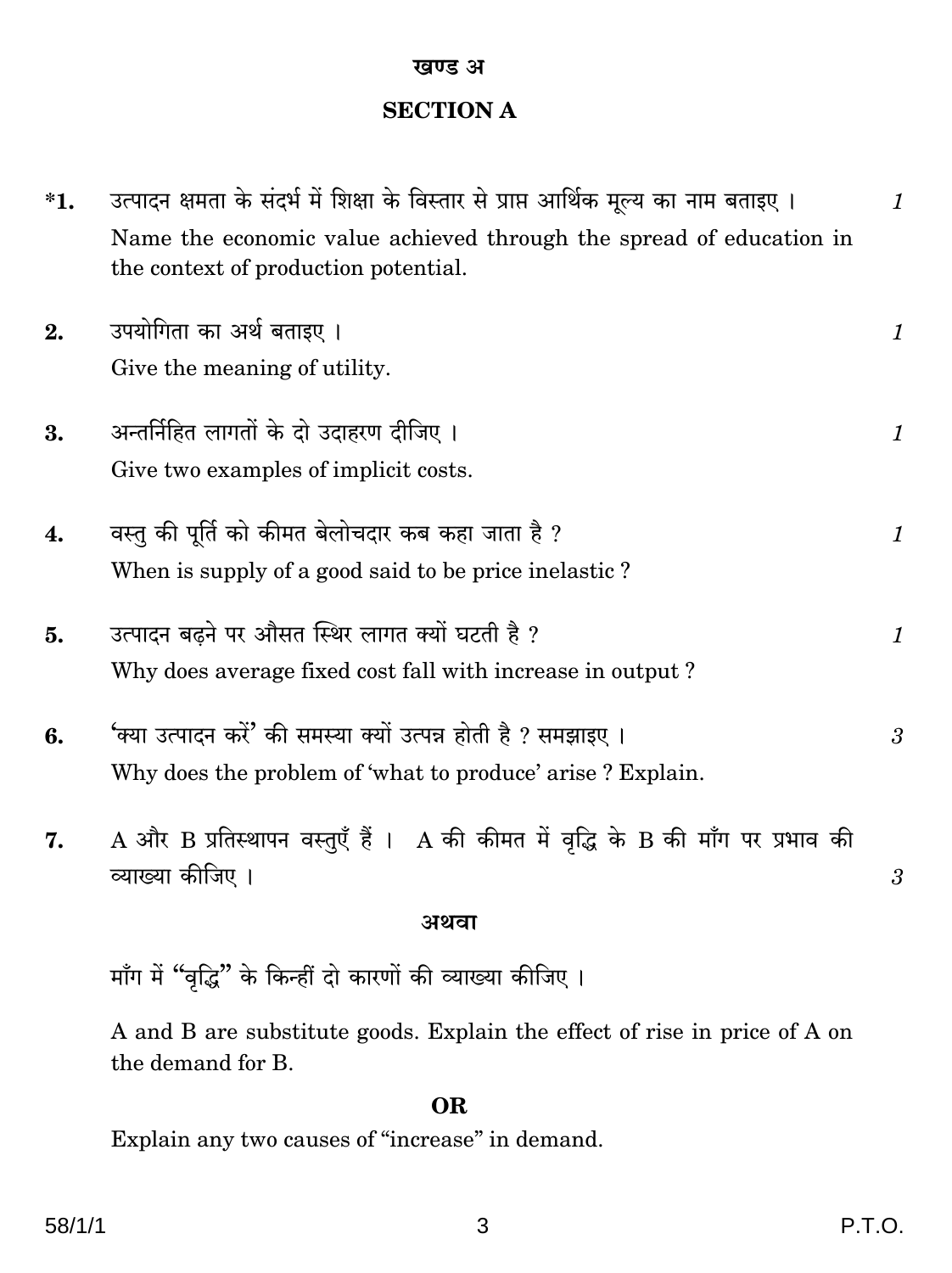#### उत्पादन के प्रत्येक स्तर पर सीमान्त लागत का परिकलन कीजिए : 8.

| उत्पादन (इकाइया)       |  |  |  |
|------------------------|--|--|--|
| ्औसत परिवर्ती लागत (₹) |  |  |  |

Calculate marginal cost at each level of output:

| Output (units)                            |  |  |  |
|-------------------------------------------|--|--|--|
| Average variable cost $(\overline{\tau})$ |  |  |  |

 $\overline{\tau}$  10 प्रति इकाई की कीमत पर एक वस्तु की पूर्ति 80 इकाई है । जब इसकी कीमत बढकर  $\mathbf{9}$ .  $\overline{\tau}$  12 प्रति इकाई हो जाती है, तो इसकी पूर्ति 20 प्रतिशत बढ जाती है। पूर्ति की कीमत लोच का परिकलन कीजिए ।

At a price of  $\overline{\tau}$  10 per unit the supply of a good is 80 units. When its price rises to  $\overline{\tau}$  12 per unit, its supply rises by 20 percent. Calculate price elasticity of supply.

- पर्ति वक्र के दाँईं ओर खिसकने के किन्हीं दो कारणों की व्याख्या कीजिए । 10. Explain any two causes of a rightward shift in supply curve.
- एक उपभोक्ता केवल दो वस्तुओं का उपभोग करता है और संतुलन में है। दिखाइए कि एक  $11.$ वस्त की कीमत और माँग में विपरीत सम्बन्ध होता है। उपयोगिता विश्लेषण की सहायता से समझाइए ।

A consumer consumes only two goods and is in equilibrium. Show that price and demand for a good are inversely related. Explain using utility analysis.

 $\overline{\tau}$  10 प्रति इकाई की कीमत पर एक वस्तु की माँग मात्रा 1500 इकाई है। इसकी माँग की 12. कीमत लोच (-) 1·5 है। जब इसकी कीमत घटकर ₹ 8 प्रति इकाई हो जाती है, तो इसकी माँग मात्रा कितनी होगी ? परिकलन कीजिए ।

#### अथवा

माँग की कीमत लोच का परिकलन करने की ज्यामितीय विधि की व्याख्या कीजिए । The quantity demanded of a good is 1500 units at the price of  $\overline{\tau}$  10 per unit. Its price elasticity of demand is  $(-) 1.5$ . Calculate its quantity demanded, when its price falls to  $\overline{\xi}$  8 per unit.

#### OR.

Explain the geometric method of calculating price elasticity of demand.

4

 $\mathcal{S}$ 

 $\overline{3}$ 

 $\mathcal{S}$ 

 $\boldsymbol{4}$ 

 $\overline{4}$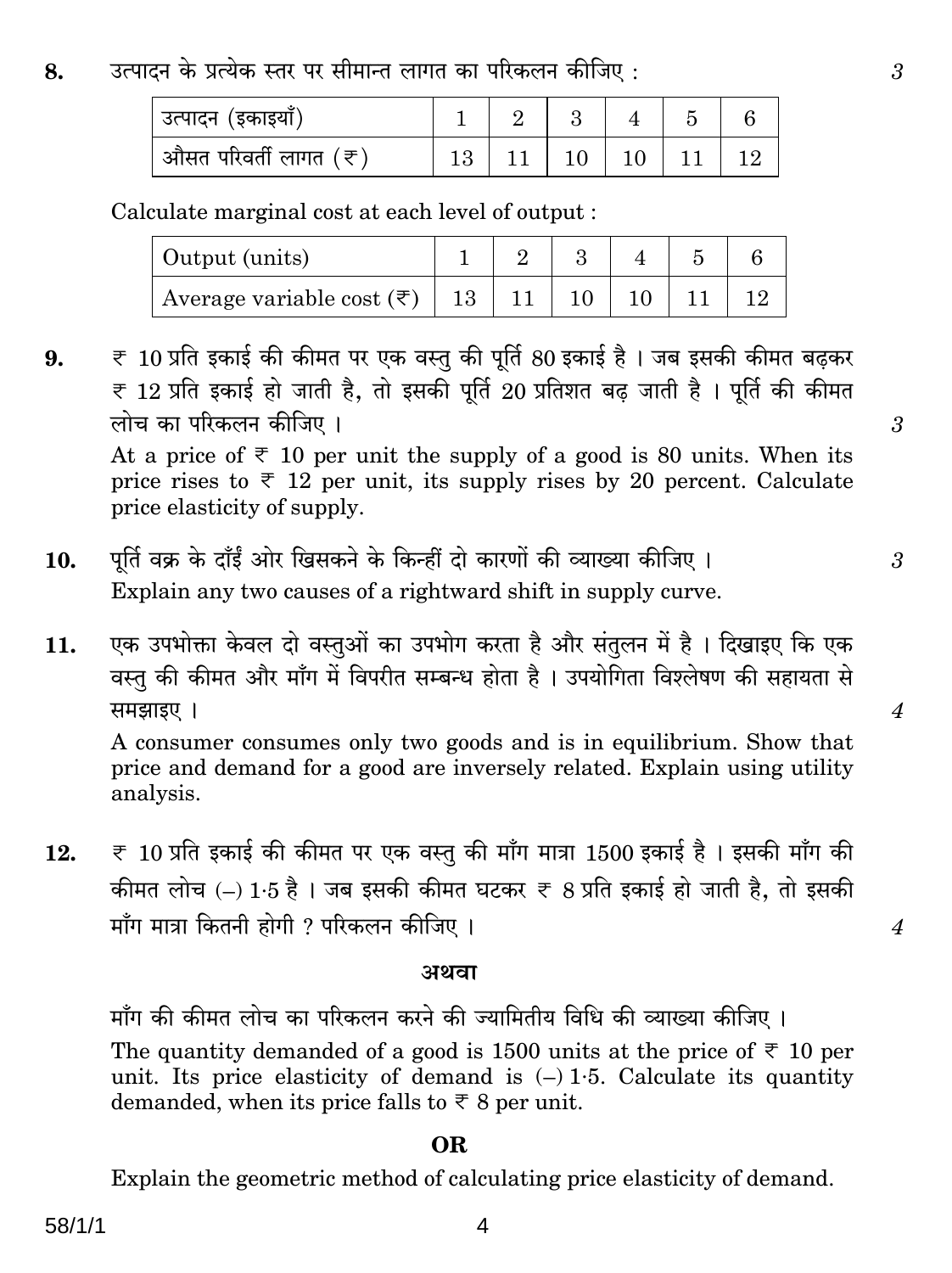एक पूर्ण प्रतियोगी बाज़ार की मुख्य विशेषताएँ बताइए । 13. State the main features of a perfectly competitive market.

6

6

6

अनधिमान वक्र विश्लेषण की सहायता से उपभोक्ता के संतुलन की व्याख्या कीजिए । 14.

#### अथवा

एक उपभोक्ता केवल दो वस्तुओं का उपभोग करता है। उपयोगिता विश्लेषण की सहायता से उपभोक्ता के संतुलन की व्याख्या कीजिए।

Explain consumer's equilibrium with the help of indifference curve analysis.

#### OR.

A consumer consumes only two goods. Explain consumer's equilibrium with the help of utility analysis.

- एक संख्यात्मक उदाहरण की सहायता से उत्पादक के संतुलन की शर्तों की व्याख्या कीजिए । 15. सीमान्त लागत और सीमान्त आगम (संप्राप्ति) विधि का उपयोग कीजिए । Explain the conditions of producer's equilibrium with the help of a numerical example. Use marginal cost and marginal revenue approach.
- एक वस्तु के पूर्ति आधिक्य का अर्थ समझाइए और इसके वस्तु की कीमत, माँग और पूर्ति 16. पर प्रभावों की शृंखला की व्याख्या कीजिए। (रेखाचित्र का प्रयोग कीजिए) Explain the meaning of excess supply of a commodity and its chain of effects on price, demand and supply of the commodity. (use diagram)
- निम्नलिखित प्रश्न केवल **दष्टिहीन परीक्षार्थियों** के लिए प्रश्न संख्या 16 के स्थान पर है । नोट :
- The following question is for the **Blind Candidates** only in lieu of Note: Q. No. 16.

एक वस्तु के 'पूर्ति आधिक्य' का अर्थ समझाइए और इसके वस्तु की कीमत, माँग और पूर्ति पर प्रभावों की शृंखला की व्याख्या कीजिए। (तालिका का प्रयोग कीजिए)

Explain the meaning of 'excess supply' of a commodity and its chain of effects on price, demand and supply of the commodity. (use a schedule)

6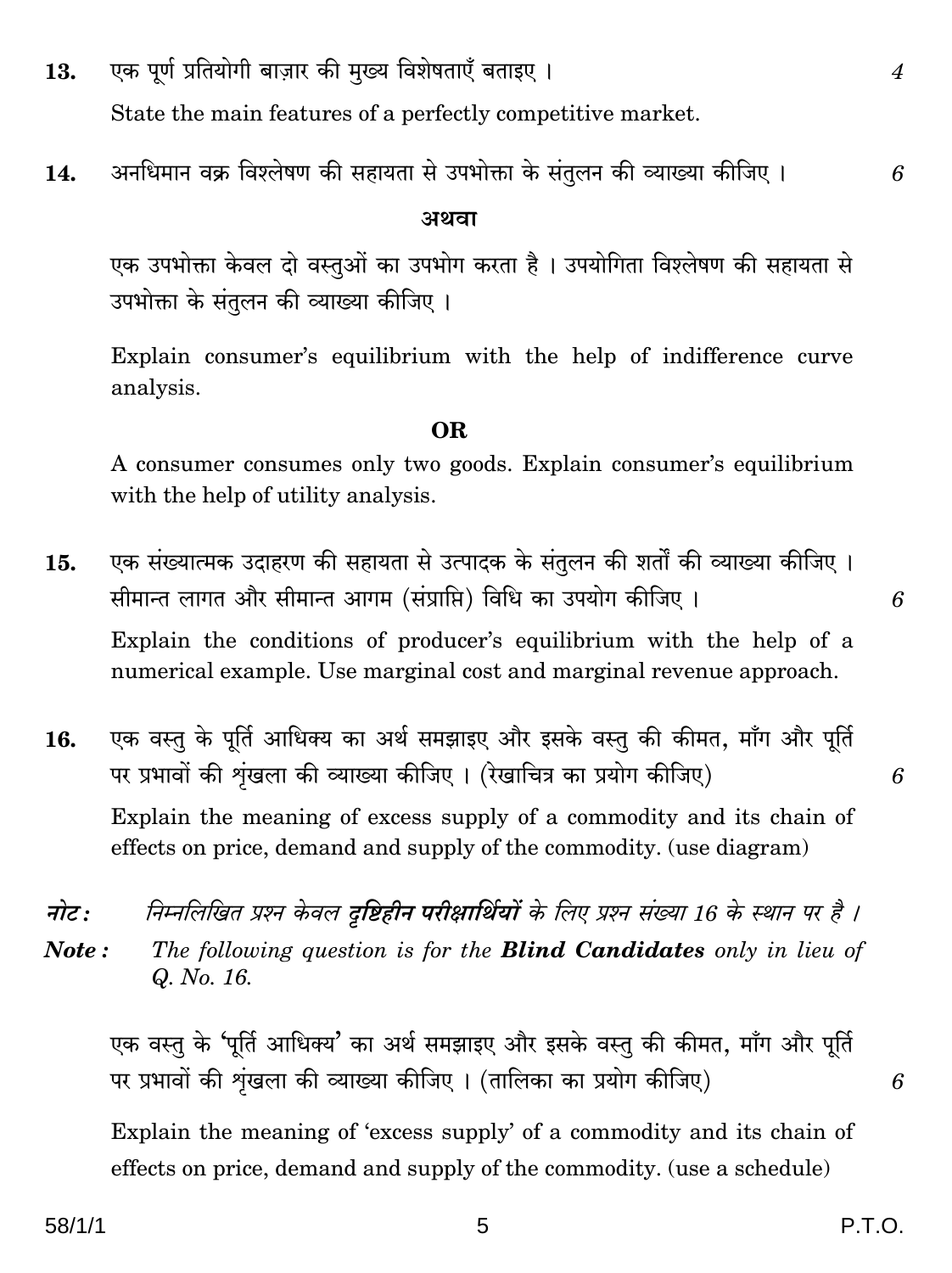#### खण्ड ब

### **SECTION B**

| 17. | राष्ट्रीय आय की परिभाषा दीजिए ।                                                                  | $\mathbf{1}$ |
|-----|--------------------------------------------------------------------------------------------------|--------------|
|     | Define national income.                                                                          |              |
| 18. | पूँजीगत वस्तु का अर्थ बताइए ।                                                                    | 1            |
|     | Give the meaning of capital good.                                                                |              |
| 19. | सावधि जमाएँ क्या होती हैं ?                                                                      | 1            |
|     | What are time deposits?                                                                          |              |
|     |                                                                                                  |              |
| 20. | गैर-कर राजस्व प्राप्तियों के दो उदाहरण दीजिए ।<br>Give two examples of non-tax revenue receipts. | 1            |
|     |                                                                                                  |              |
| 21. | सरकारी बजट क्या होता है ?                                                                        | 1            |
|     | What is a government budget?                                                                     |              |
| 22. | आय के चक्रीय प्रवाह की व्याख्या कीजिए ।                                                          | Ĵ            |
|     | Explain the circular flow of income.                                                             |              |
| 23. | मुद्रा के 'मूल्य संचय' कार्य की व्याख्या कीजिए ।                                                 | Ĵ            |
|     | अथवा                                                                                             |              |
|     | "सरकार के बैंकर" के रूप में केन्द्रीय बैंक की भूमिका की व्याख्या कीजिए ।                         |              |
|     | Explain the 'store of value' function of money.                                                  |              |
|     | <b>OR</b>                                                                                        |              |
|     | Explain the role of central bank as a "Banker to the government".                                |              |
| 24. | औसत बचत प्रवृति का अर्थ बताइए । औसत उपभोग प्रवृति के साथ इसका क्या सम्बन्ध<br>होता है ?          | Ĵ            |

Give the meaning of average propensity to save. What is its relation with average propensity to consume?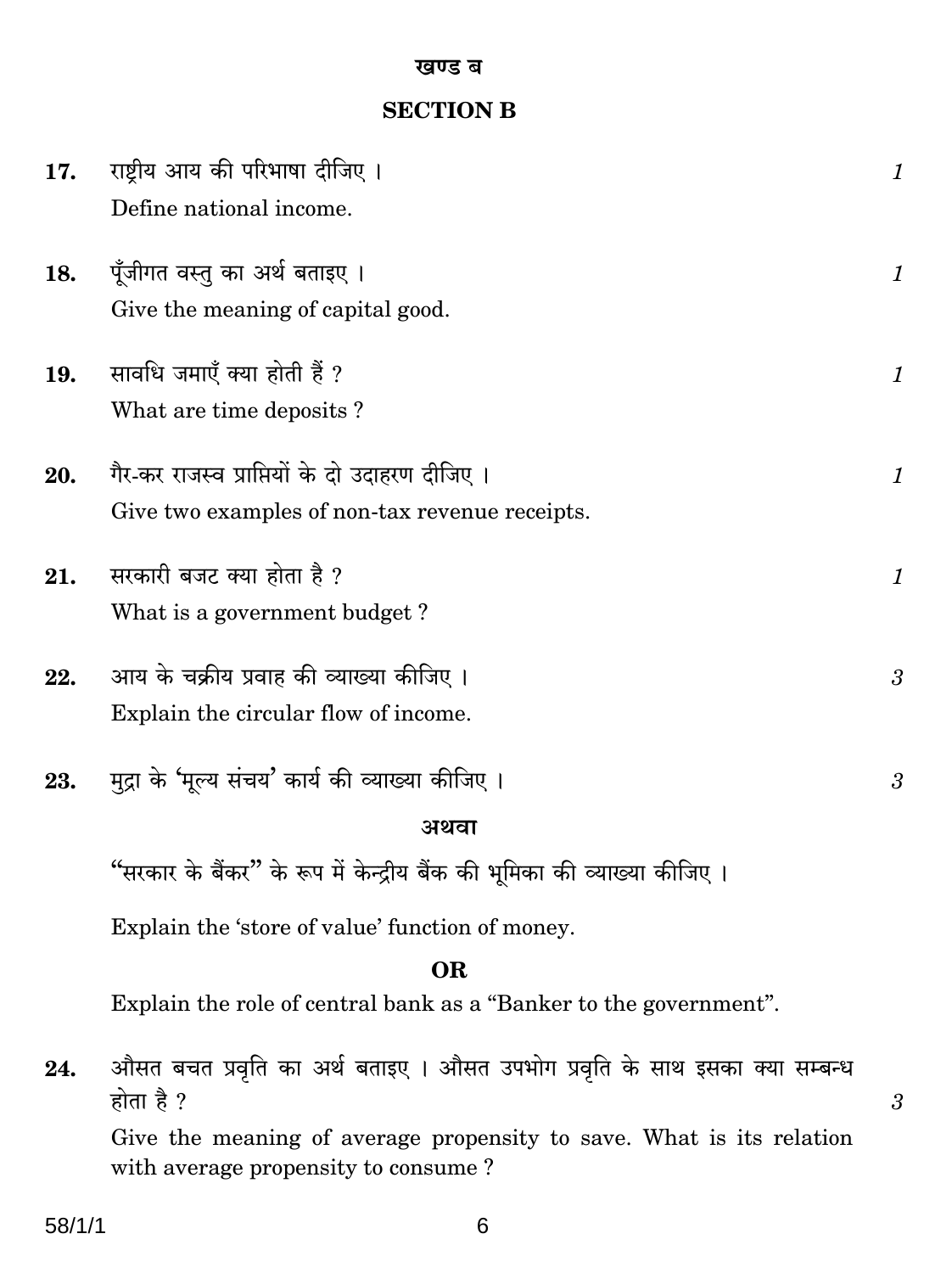- निवेश गुणक का अर्थ समझाइए। इसका न्यूनतम और अधिकतम मूल्य क्या हो सकता है ? 25. Explain the meaning of investment multiplier. What can be its minimum and maximum value?
- भुगतान संतुलन खाते के चालू खाते और पूँजीगत खाते में इनके घटकों के आधार पर भेद 26. कीजिए ।

Distinguish between current account and capital account of the balance of payments account on the basis of its components.

वाणिज्यिक बैंक साख निर्माण किस प्रकार करते हैं ? एक उदाहरण की सहायता से 27. समझाइए ।

#### अथवा

खुले बाज़ार के कार्यकलाप का अर्थ समझाइए । केन्द्रीय बैंक मुद्रा पूर्ति को नियंत्रित करने के लिए इसका प्रयोग कैसे करता है ?

How do commercial banks create credit? Explain with the help of an example.

#### **OR**

Explain the meaning of open market operations. How is it used by the central bank to control money supply ?

7

निम्नलिखित आँकडों से "कारक लागत पर निवल मूल्य संवृद्धि" का परिकलन कीजिए : 28.

|      |                              | (इ लाखों में) |
|------|------------------------------|---------------|
| (i)  | मध्यवर्ती उपभोग              | 300           |
| (ii) | स्टॉक में परिवर्तन           | 50            |
|      | (iii)     निवल अप्रत्यक्ष कर | 70            |
| (iv) | बिक्री                       | 500           |
|      | $(v)$ अचल पूँजी का उपभोग     | 20            |
| (vi) | आयात                         | 40            |

P.T.O.

 $\mathcal{S}$ 

3

 $\boldsymbol{4}$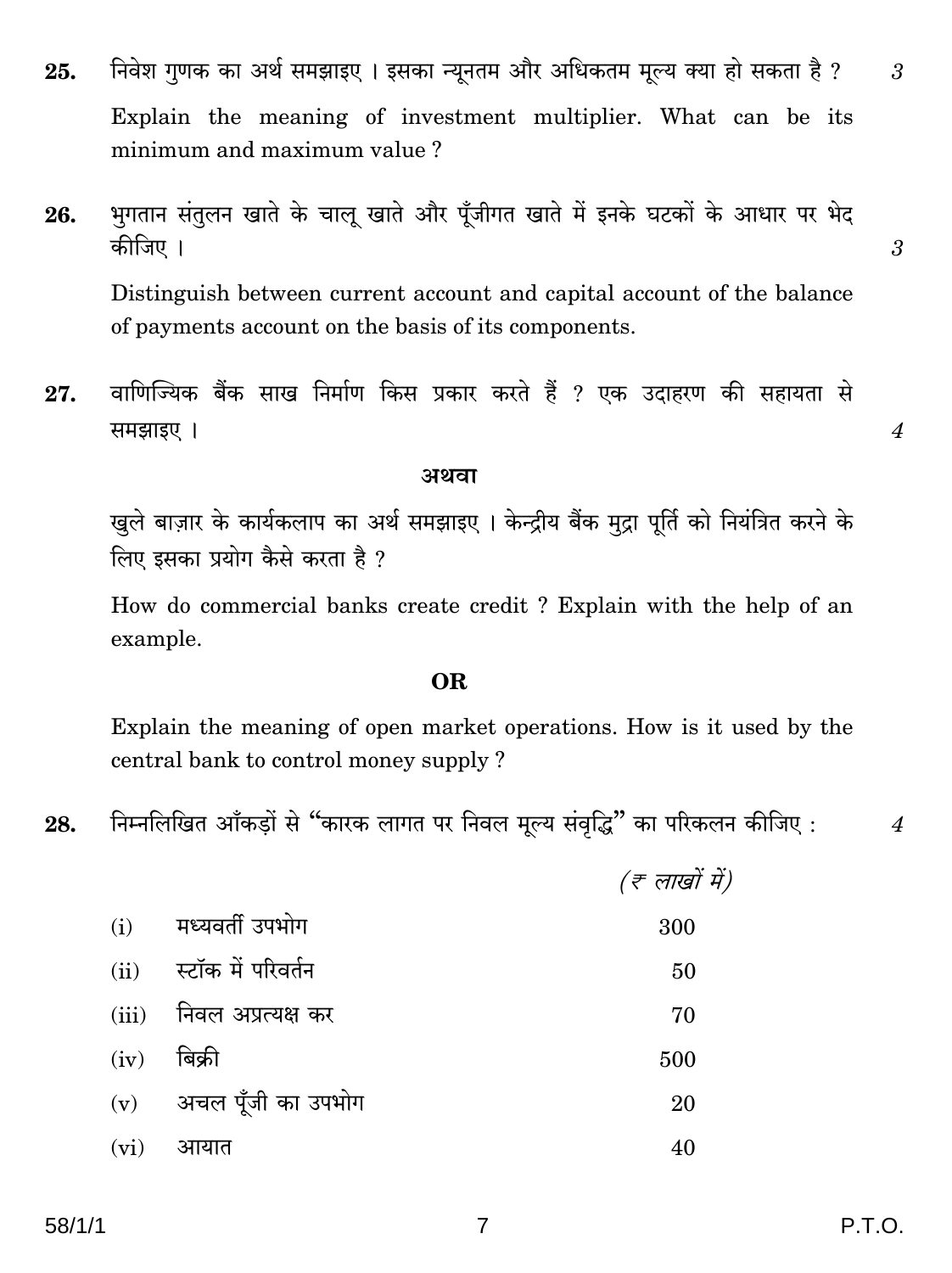Calculate "Net value added at factor cost" from the following data:

|                   |                              | $(\bar{\tau}$ in Lakhs) |
|-------------------|------------------------------|-------------------------|
| (i)               | Intermediate consumption     | 300                     |
| (ii)              | Change in stock              | 50                      |
| (iii)             | Net indirect taxes           | 70                      |
| (iv)              | Sales                        | 500                     |
| (v)               | Consumption of fixed capital | 20                      |
| (v <sub>i</sub> ) | Imports                      | 40                      |

- केन्द्रीय बैंक विदेशी मुद्रा की कीमत बढने पर नियंत्रण रखने के लिए कदम उठाता है।  $*29.$ समझाइए इसमें कौन-से आर्थिक मूल्य शामिल हैं जो कि आम आदमी से सम्बन्धित हैं। The central bank takes steps to control rise in the price of foreign exchange. Explain the economic values it involves as far as the common man is concerned.
- "वैयक्तिक प्रयोज्य आय" का परिकलन कीजिए : 30.

(ह करोडों में)

 $\boldsymbol{\mathcal{A}}$ 

6

निजी क्षेत्र को कारक लागत पर निवल  $(i)$ देशीय उत्पाद से अर्जित आय 700 निगम कर  $(ii)$ 40 विदेशों से निवल कारक आय  $(iii)$  $(-) 20$ मूल्यह्रास  $(iv)$ 50 निजी निगमित क्षेत्र की बचतें  $(v)$ 150 सरकार से चालू हस्तांतरण  $(vi)$ 80 राष्ट्रीय ऋण पर ब्याज  $(vii)$ 60 (viii) परिवारों द्वारा दिए गए प्रत्यक्ष कर 70 विदेशों को निवल चालू हस्तांतरण  $(ix)$  $(-) 10$ 

अथवा

8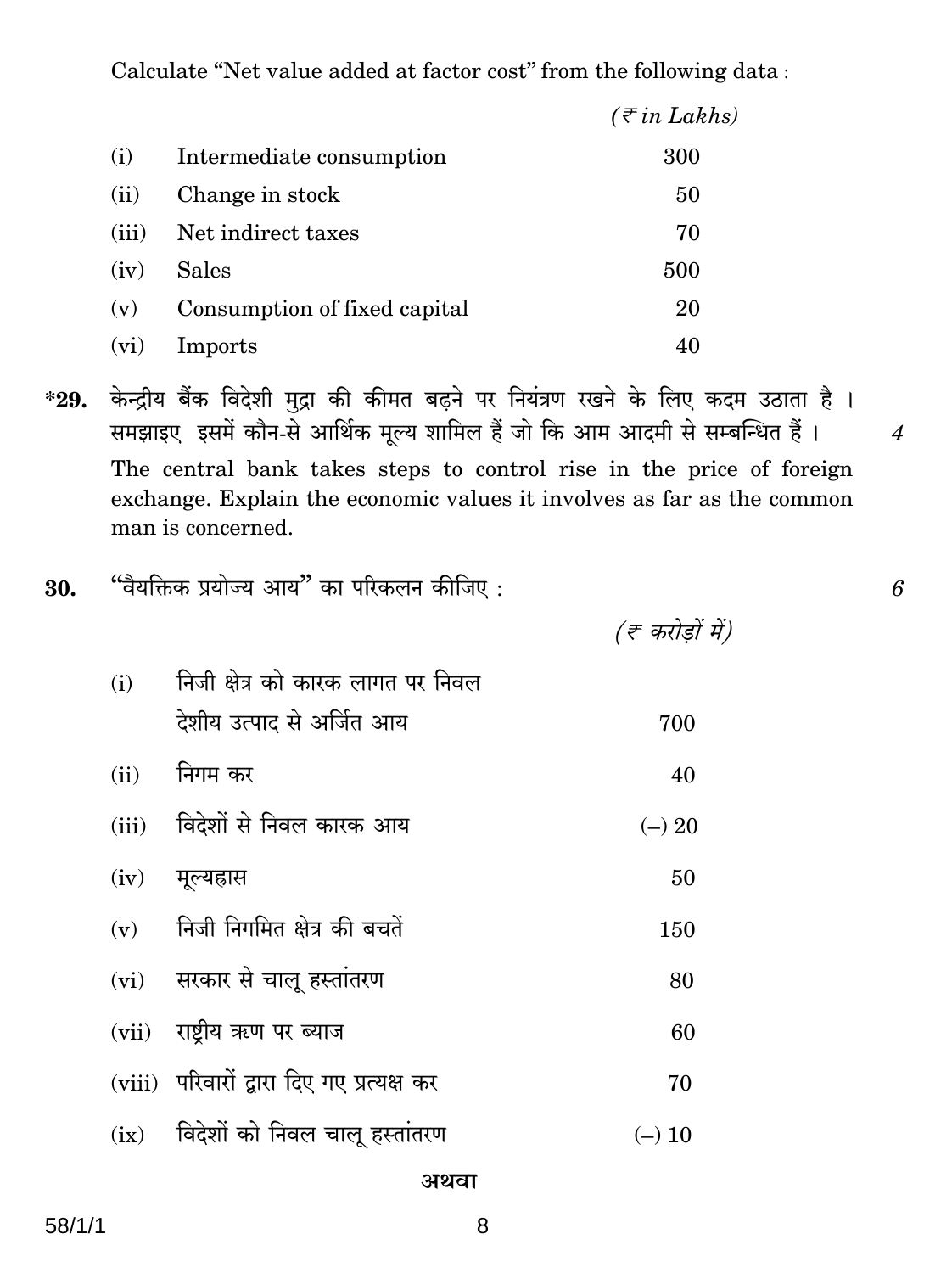राष्ट्रीय आय का परिकलन कीजिए :

|        |                                                                   | (रू करोड़ों में)         |
|--------|-------------------------------------------------------------------|--------------------------|
| (i)    | निवल देशीय पूँजी निर्माण                                          | 150                      |
| (ii)   | सरकारी अन्तिम उपभोग व्यय                                          | 300                      |
| (iii)  | विदेशों से निवल कारक आय                                           | $(-) 20$                 |
| (iv)   | निजी अन्तिम उपभोग व्यय                                            | 600                      |
| (v)    | मूल्यहास                                                          | 30                       |
| (vi)   | निवल निर्यात                                                      | 50                       |
| (vii)  | निवल अप्रत्यक्ष कर                                                | 90                       |
|        | (viii) शेष विश्व से निवल चालू हस्तांतरण                           | 40                       |
|        | Calculate "Personal disposable income" :                          |                          |
|        |                                                                   | $(\bar{\tau}$ in Crores) |
| (i)    | Net domestic product at factor cost<br>accruing to private sector | 700                      |
| (ii)   | Corporation tax                                                   | 40                       |
| (iii)  | Net factor income from abroad                                     | $(-) 20$                 |
| (iv)   | Depreciation                                                      | 50                       |
| (v)    | Savings of private corporate sector                               | 150                      |
| (vi)   | Current transfers from government                                 | 80                       |
| (vii)  | National debt interest                                            | 60                       |
| (viii) | Direct taxes paid by households                                   | 70                       |

OR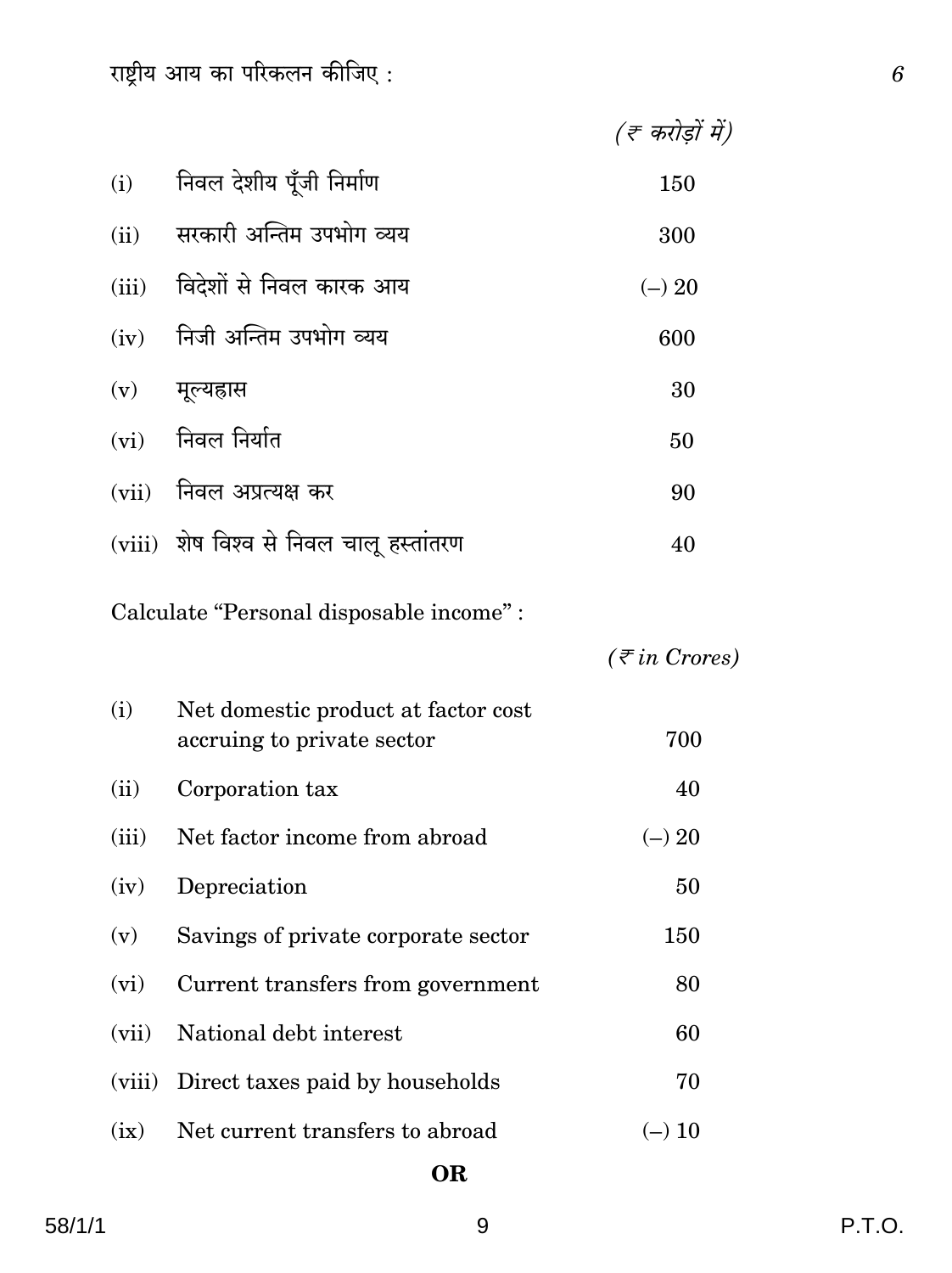Calculate national income:

 $(\bar{\tau}$  in Crores)

6

| (i)   | Net domestic capital formation                      | 150      |
|-------|-----------------------------------------------------|----------|
| (ii)  | Government final consumption expenditure            | 300      |
| (iii) | Net factor income from abroad                       | $(-) 20$ |
| (iv)  | Private final consumption expenditure               | 600      |
| (v)   | Depreciation                                        | 30       |
| (vi)  | Net exports                                         | 50       |
| (vii) | Net indirect taxes                                  | 90       |
|       | (viii) Net current transfers from rest of the world | 40       |

(अ) स्वायत्त निवेश और प्रेरित निवेश के बीच अंतर बताइए। 31.

- एक अर्थव्यवस्था के बारे में निम्न जानकारी के आधार पर उसकी आय के संतुलन (ब) स्तर का परिकलन कीजिए :
	- (i) स्वायत्त उपभोग  $= 100$
	- (ii) सीमान्त उपभोग प्रवृत्ति =  $0.75$
	- (iii) निवेश  $= 5000$
- Distinguish between autonomous investment and induced  $(a)$ investment.
- $(b)$ On the basis of the following information about an economy, calculate its equilibrium level of income :
	- Autonomous consumption =  $(i)$ 100
	- Marginal propensity to consume  $(ii)$  $0.75$  $=$
	- (iii) Investment  $= 5000$